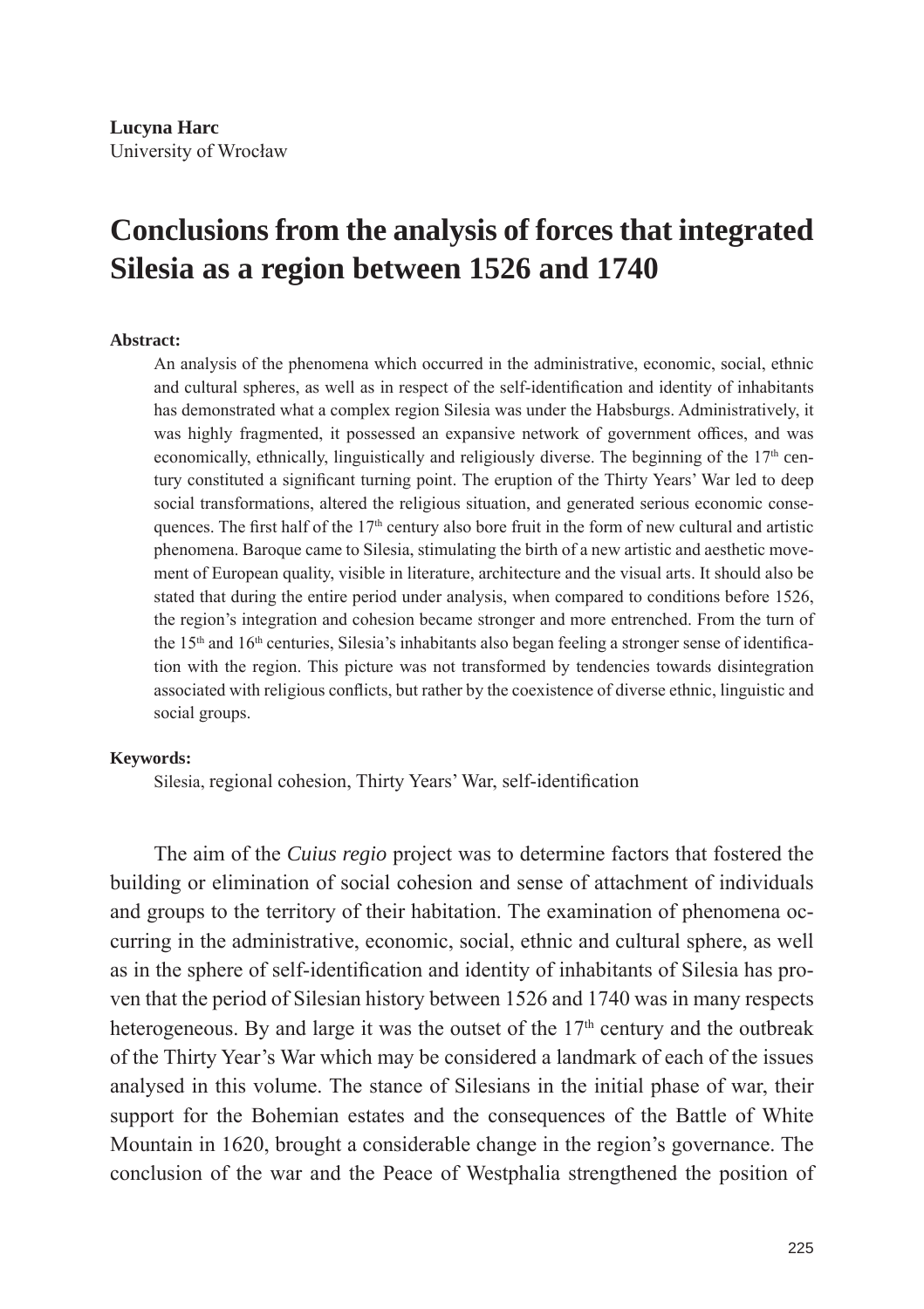Habsburgs as kings of Bohemia and reinforced political boundaries of Silesia for almost a century. The Thirty Years' War brought about social and religious changes, and also – obviously – significant economic consequences. Independently of political factors and the long-term, destructive warfare, the outset of the  $17<sup>th</sup>$  century bore fruit in the emergence of new phenomena in the sphere of culture and arts. Silesia saw the advent of Baroque, which stimulated the formation of new artistic and aesthetic trends, especially among Silesian Catholic elites. This characteristic rift of the second/third decade of the  $17<sup>th</sup>$  century has been thoroughly examined in this volume, particularly in sections devoted to social groups as well as ethnic and linguistic issues, covered in two separate texts (one devoted to the long  $16<sup>th</sup>$  century and another to the period from the Thirty Years' War to the outbreak of the First Silesian War). And what are the conclusions drawn from the analysis whose aim was to answer the question on social cohesion of inhabitants of Silesia in the examined period?

It is beyond doubt that Silesia possessed a complex administrative system. It originated in consequence of incorporation to the Crown of Bohemia in the 14<sup>th</sup> and 15<sup>th</sup> century of the highly fragmented region, equipped in both developed and developing regional estate and ducal institutions, and administrative offices. In 1526 there existed sixteen duchies (in the period between 1526 and 1740 their number changed), four free states and 144 cities possessing their own authorities. Such fragmented and internally complex Silesia was one of five countries of the Bohemian Crown, which were subordinate to offices and institutions whose number was in fact small, but whose power extended to the entire monarchy. The strongest bond between these five diverse countries was the person of king, who was head of royal offices and institutions. Besides, there existed institutions of national estate authority headed by the sejm, whose power extended to all lands of the Bohemian Crown. Yet, each of the countries strove to achieve its their own goals. The tensions between local Silesian interests and interests of Czech, Moravian and Lusatian estates, as well as aims and ambitions of successive kings of Bohemia throughout the entire discussed period, led to the consolidation of regionalism and the building of the sense of unique, Silesian identity.

The sense of independence of the region of Silesia was also reinforced by internal Silesian estate institutions. Their role was all the more crucial that the authority of these particular estate offices and institutions extended to almost all spheres of contemporary governance. In fact, following 1629 royal authorities took efforts to limit and marginalize their role, but at the same time preserved the regional administrative-institutional system. The most conspicuous example of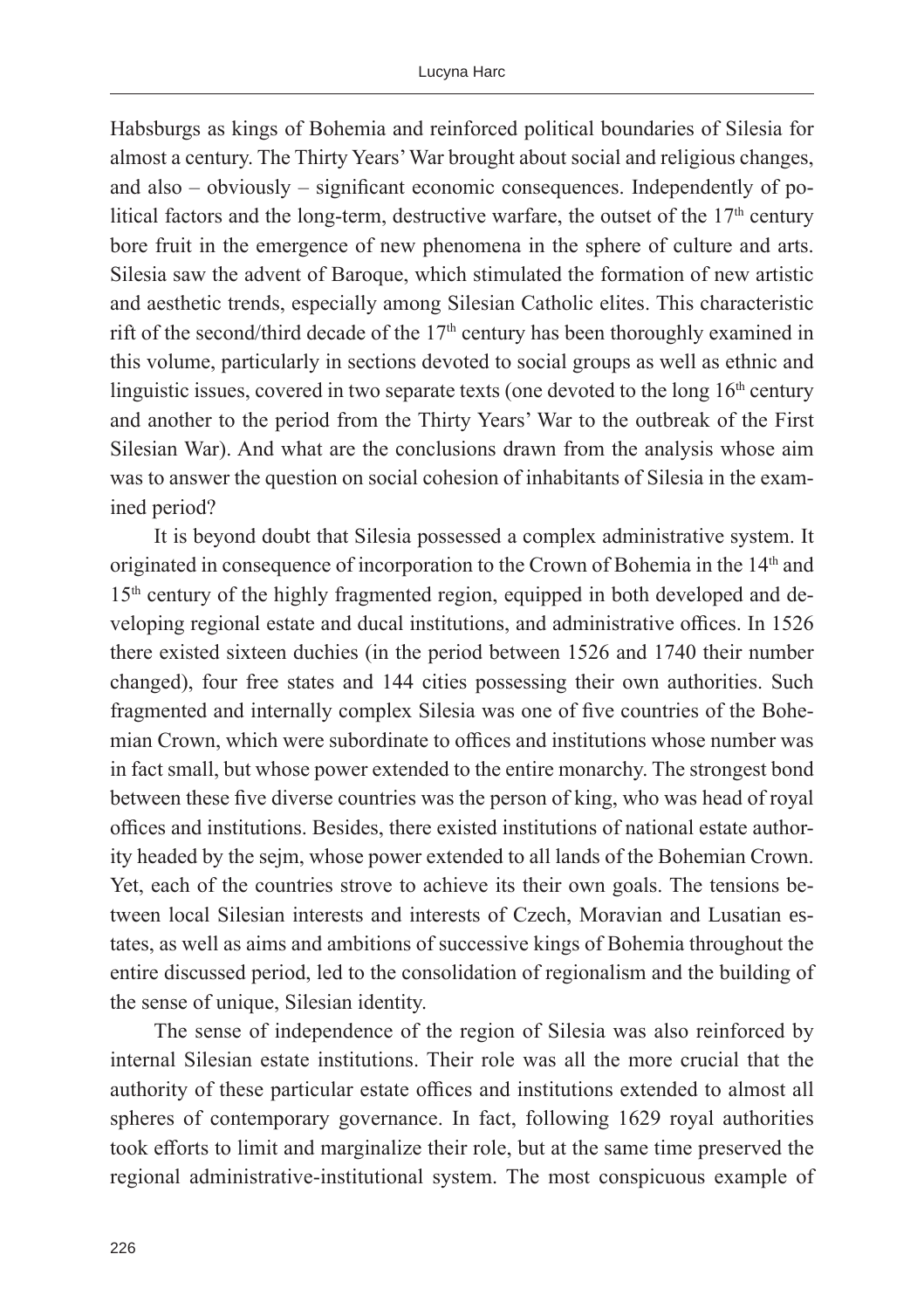this is the replacement of the monocratic office of governor of Silesia – who formerly enjoyed extensive authority and was strongly connected with Silesian elites – with the collegial so-called Superior Office (*Oberamt*) composed of royal officers. Nonetheless, the strengthening of the top-down efforts aimed at elimination of regionalisms from the countries of the Bohemian Crown, consolidation of the status of the king and extension of scope of his authority stimulated the emergence in Silesia of anti-centralist forces, which in the end brought results opposite to those intended. On a mental level, this resulted in the growing conviction of distinctiveness of Silesia and Silesians. At the same time, actions undertaken by the kings of Bohemia from the second/third decade of the  $17<sup>th</sup>$  century led to Silesia being formally perceived and treated as a distinct administrative region. What failed to be eliminated at the time was the internal fragmentation of Silesia. The existence of Silesian offices and institutions in separate duchies, free states and individual cities led in turn to a somewhat enfeeblement of the region's cohesion in favour to the development of connections and relationships on the local level.

From the economic perspective, Silesia was benefitting from developments of the previous period. The privileged position of the region was determined by high level of urbanisation, effective colonization and conversion of extensive territories to farming grounds. Throughout the examined period Silesia did not differ much in this respect from its neighbouring lands, especially those located within the Bohemian Crown. Similarities included even types of cultivated crops. This does not mean however that economic phenomena specific only to Silesia were entirely absent from the region. Despite this specific economic unification, the outset of the 17<sup>th</sup> century saw a growing number of phenomena which led to the region's increasing economic separation – a process which needs to be viewed as a consequence of royal policy leading to isolation of individual countries of the Bohemian Crown. In spite of this fact, Silesia – thanks to commerce (transit, export and import) – maintained strong connections with its neighbouring countries, not only under the Habsburg rule. It was the flourishing native commerce – fostering the interests of local manufacturers – that constituted an important region-integrating factor. The greatest and most powerful player in the economic sphere turned out to be the city of Wrocław, which became the principal centre of the local market, and also the most devoted guardian of commercial and export interests of its burghers.

In the period when Silesia was part of the Bohemian Crown under the Habsburg rule, the region differed not only from the very Bohemia – its southern neighbour – but also from the lands of Poland both in terms of its unique social structure and importance and status of particular social groups, perhaps only except peasantry.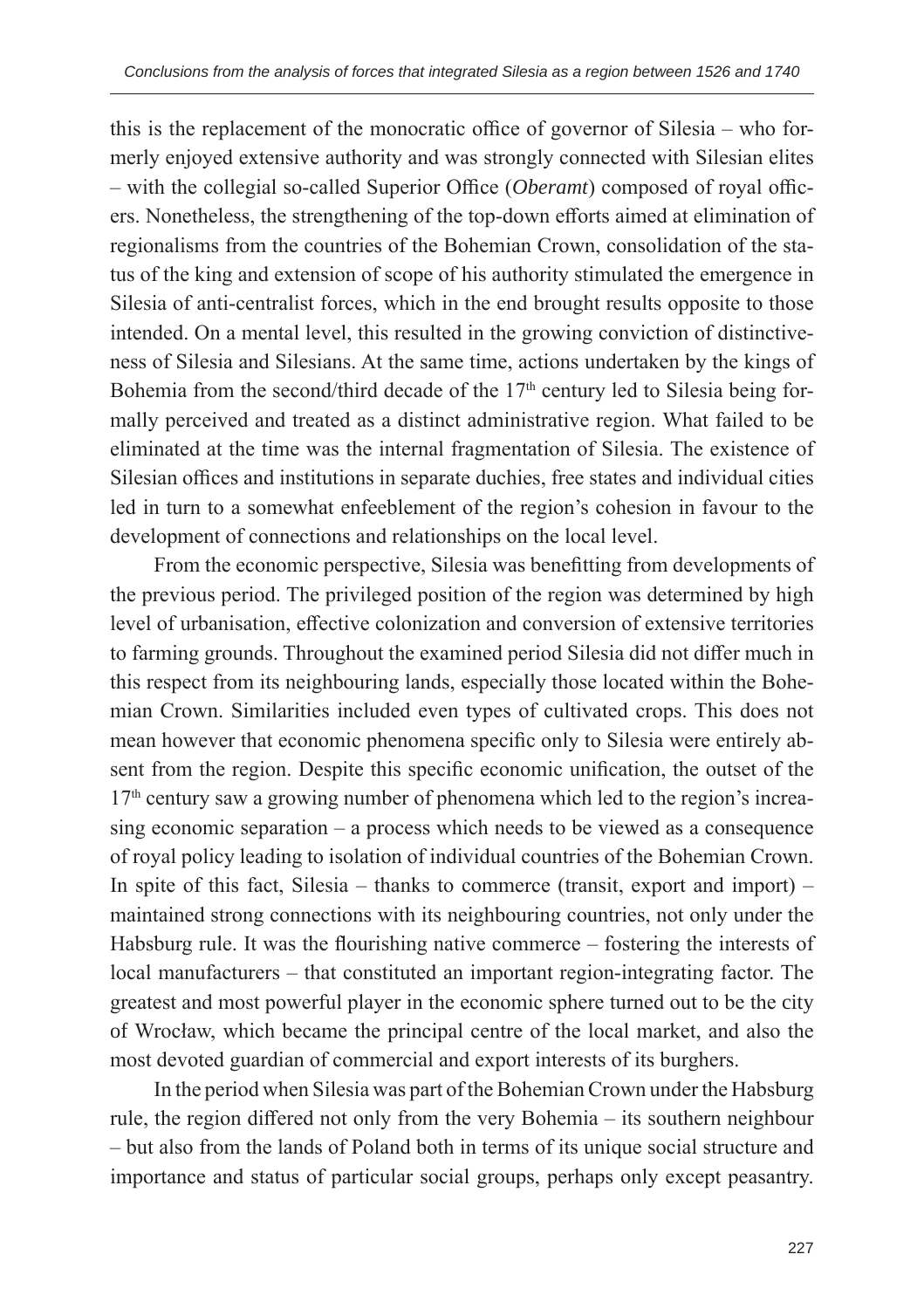A characteristic feature was the lasting presence in Silesia of a large – owing to the aforementioned internal fragmentation – community of dukes and free state lords, who played a crucial role in the political, religious and cultural sphere. In Bohemia and Moravia similar role fell to the class of lords, who nonetheless occupied a different social position within the monarchy, which led to ever-growing isolation of the group of Silesian dukes. For this reason they more and more frequently turned their attention to the West, perceiving members of ducal families of the Reich as their equal partners. Marriages, too, were often concluded outside the boundaries of the Bohemian Crown. All this in its own way strengthened the sense of distinctiveness coupled with a sense of alienation, but at the same time led to the blurring of Silesian identity – the one occupying the highest position in group's social hierarchy. A somewhat internal isolation was also characteristic of lower nobility. Holding offices and ranks outside Silesia or concluding marriages by its members outside the borders of the region were rare, and in most cases their actions were restricted to the limits of particular duchies or free states. This led to a somewhat alienation of this social group.

From the  $17<sup>th</sup>$  century, a phenomenon which became increasingly popular was the ennoblement of bourgeoisie. It was the burghers that turned out to be the group which was most dynamic, most rapidly evolving and most willing to take up new challenges of all other social groups under the Habsburg rule. It was also the group that would absorb new social and cultural phenomena most effectively. While looking after its private economic interests they managed to preserve a strong sense of regional identity, and thanks to patronage and numerous foundations established for the benefit of their local community they in fact supported the building of Silesian identity.

Religion was the factor which fostered the consolidation of the sense of community beyond social divisions. The rapid rise and strong presence of Protestantism in Silesia reinforced the sense of distinctiveness of its inhabitants independently of their social status in the context of authority of Catholic kings and their re-Catholicisation policy introduced from the  $17<sup>th</sup>$  century. What needs to be mentioned here is that despite the weakening of Catholic Church in the  $16<sup>th</sup>$  century, the clergy maintained their crucial position, which was further strengthened by numerous landed estates owned by bishops of Wrocław and Silesian monasteries. From the conclusion of the Thirty Years' War policy of the House of Habsburg centred on the discrimination of Protestants by i.e. barring them from assuming offices and ranks resulted with the rise in the number of Catholics in Silesia, but, at the same time, contributed to the intensification of phenomena connected with the consolidation of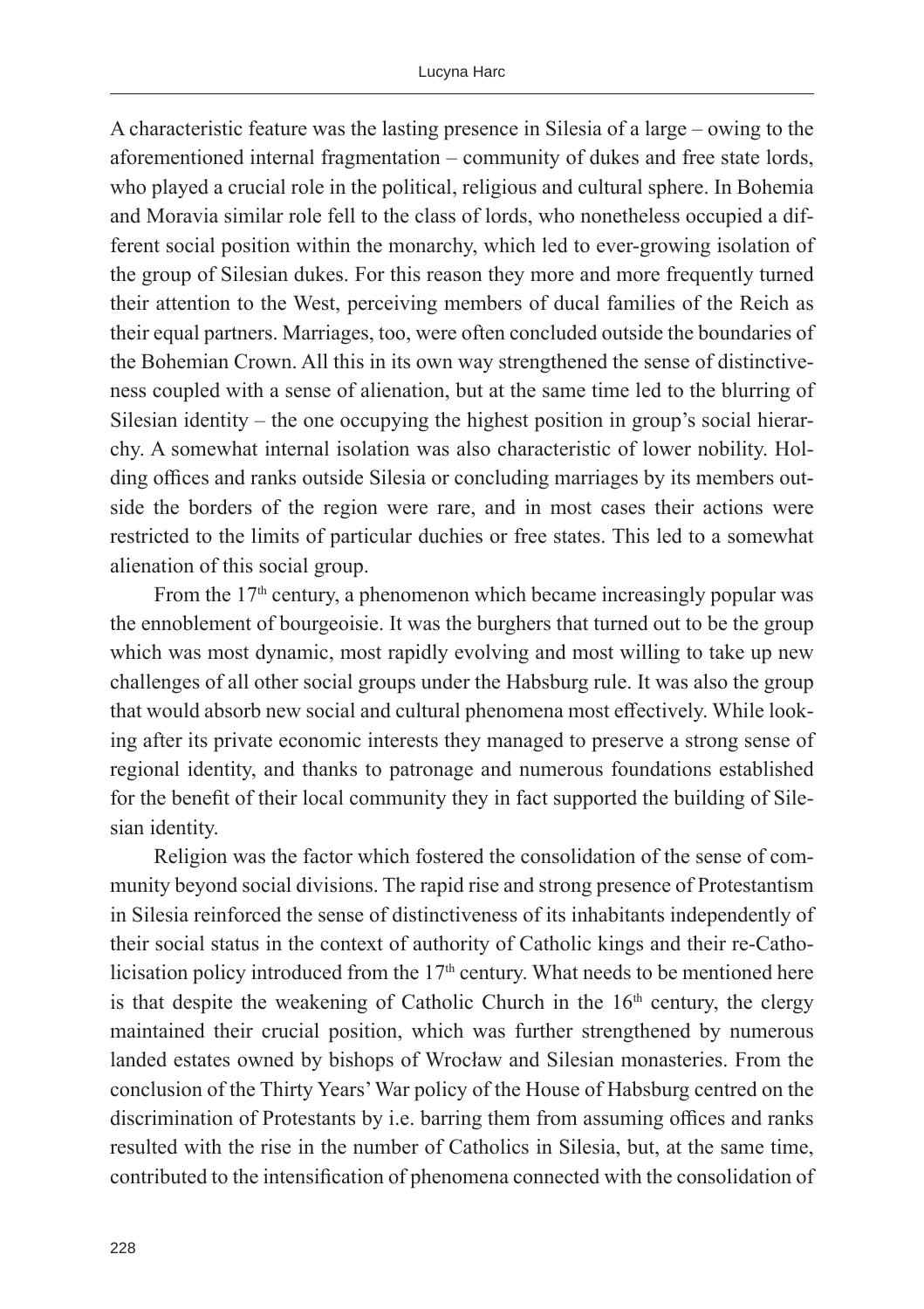the sense of identity and regionalization of Protestant inhabitants of the region both in places where they managed to uphold their religious freedom as well as in places where they failed to do so.

When it comes to the question of ethnicity and language, Silesia under the Habsburg rule remained, just as in the previous period, a highly diverse region. Next to two dominant languages: Polish and German, it was the Czech language that played a significant role in some of its territories – especially those submontane ones and those of the Duchy of Cieszyn. Provisionally, there was a division – introduced already at the outset of Renaissance – into German-speaking left-bank Silesia and Polish-speaking right-bank Silesia. Nonetheless, it is impossible to delimit the exact range of separate languages or ethnic groups in the entire period of the Habsburg rule, even more so that the dynamics of phenomena in this sphere was ever-strengthened by the constantly evolving demographic situation. The analysis of the available source material allowed the researchers to distinguish two particularly interesting phenomena. The first one is the emergence in Silesia, together with Humanism, of a unique – independent of ethnic or linguistic affiliation – sense of connectedness to the region among the educated members of the Silesian community. The articulation of conviction of the existence of 'the Silesian nation' as well as the expression in literature in the  $16<sup>th</sup>$  century and at the outset of the  $17<sup>th</sup>$  century of 'love for one's homeland – Silesia' in a universal Latin language above all divisions, led in turn to the emergence and maintenance among Silesians – up until the close of the examined period – of a clear sense of independence from the inhabitants of all its neighbouring countries. Therefore, eventually, just like in the case of the previous period, ethnical and linguistic diversity contributed neither to the disintegration nor to a marked integration of the Silesian community in the Habsburg era.

Perceiving Silesia as a certain whole and the building of the aforementioned emotional bonds with the region intensified at the outset of the modern era with the rise of Humanism. From the turn of the 15<sup>th</sup> and the 16<sup>th</sup> century it was principally thanks to literature – especially poetry, but also historiographical works, geographic descriptions, first descriptive maps of Silesia – that there emerged an image of a region with defined boundaries, inhabitants connected by common history, pride of fertile soil and magnificent cities headed by Wrocław, the region's capital. What was then observable among the well-educated Silesians was the growth of their sense of Silesian identity. This sense, instilled in and transmitted to boys of various social backgrounds in local gymnasiums – from members of the wealthy nobility and burghers to representatives of poorer families who were granted access to education thanks to the system of foundations and scholarships – continued to last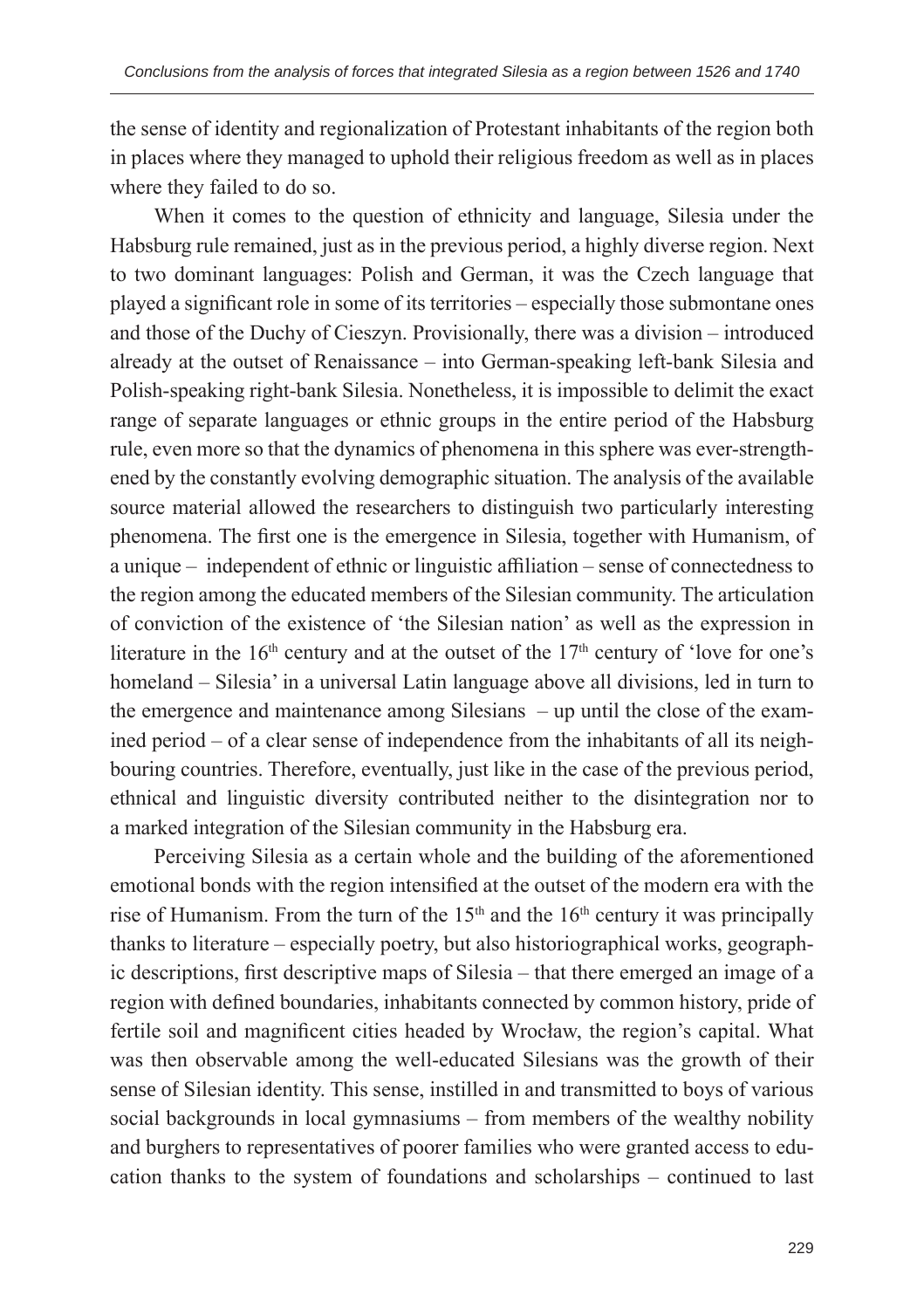throughout the entire Habsburg era. From the times of the Thirty Years' War, under the influence of the policy of monarchs whose aim was to weaken the role and importance of Silesian-wide institutions, and in connection with the extinction of Silesian Piasts and the transfer of duchies under the rule of non-Silesian dynasties, what nonetheless gained on strength was also the sense of localness. Even at the time, in most of the cases, a wider context was present in the minds of authors of historic and cartographic works. The sense of Silesian identity and somewhat historic continuity of the region at least from the  $10<sup>th</sup>$  century connected with the search of ancient origins of its inhabitants dating even to the biblical period, constituted a factor that fostered the building of cohesive identity – and the frame to hold together the co-existing, and more and more frequent from the  $17<sup>th</sup>$  century, diversified local identities.

At the turn of the  $14<sup>th</sup>$  and  $15<sup>th</sup>$  century and in the period of Baroque, Silesian art developed specific characteristics which determined its unquestionable value. The high artistic level of its many works made it possible to consider Silesian art as part of the panorama of greatest artistic achievements in contemporary Europe. A separate issue is the question of identity of Silesian art of the early modern period. Just as in the case of the Middle Ages, it is difficult to determine whether there developed a unique Silesian style in plastic arts, architecture or artistic handicraft. Nonetheless, what undoubtedly proves the existence of artistic phenomena typical for the region of Silesia are unique and present only in Silesia Evangelical churches of Peace and Mercy, as well of the so-called 'Escape' and 'Borderland' Churches. In Baroque, Silesia saw the emergence of significant, local artistic centres – workshops of great monasteries (in Lubiąż, Krzeszów, Henryków). They gave rise to a highly unique mystical current in Silesian art (its main representative was Michael Leopold Willmann): 'the Baroque mannerism' and 'expressionism' in Silesian sculpture. What was also characteristic for Silesia was aesthetic conservatism of Silesian community.

A region-disintegrating factor in the sphere of arts and culture was excessive inspiration with the common artistic tradition – the culture of the western civilisation with its origins in the Mediterranean Basin and the tradition of Christianity. Silesia was also lacking a centre which would assume the role of the hub of artistic patronage.

The examination of the diversified array of phenomena and processes which occurred in Silesia in the period up until 1740 proves that in comparison with the situation from prior to 1526, there took place a growth in the region's cohesion and its consolidation. Until the Thirty Years' War, the dominant role in the development